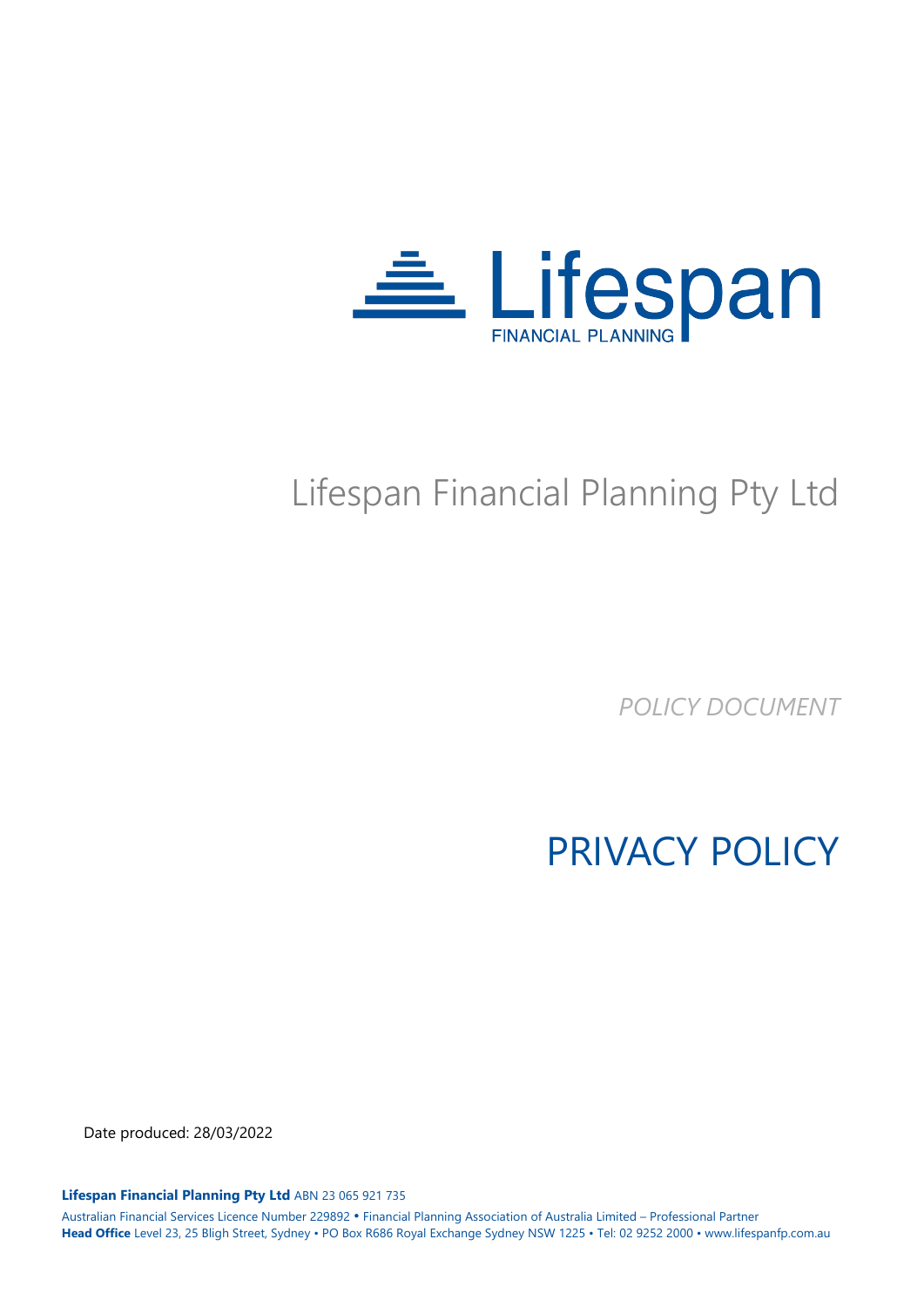### OUR COMMITMENT

At Lifespan Financial Planning (Lifespan) we recognise that your privacy is very important. Our business is governed by legislation protecting your personal information, including the Privacy Act 1988 and Australian Privacy Principals (APPs) Privacy Amendment (Enhancing Privacy Protection) Act 2012 which replace the National Privacy Principles established under the Privacy Amendment (Private Sector) Act 2000.

Our Privacy Policy sets out our commitment to those principles. We require all our staff (including our Authorised Representatives) to adopt our Privacy Policy.

A summary of the Australian Privacy Principles is available by contacting our office.

#### ANONYMITY AND PSEUDONYMITY

You have the option of not identifying yourself or using a pseudonym when dealing with Lifespan unless it is impracticable for us to deal with you in this manner. If you elect to not identify yourself for a financial service, we will inform you if it is impractical in those circumstances.

#### **COLLECTION**

As a provider of financial services, we are subject to certain legislative and regulatory requirements, which necessitate us obtaining and holding detailed information, which personally identifies you and/or contains information or an opinion about you. In addition, our ability to provide you with a comprehensive financial planning and advice service is dependent on us obtaining certain personal information about you, including:

- (a) employment details and employment history
- (b) details of your financial needs and objectives
- (c) details of your current financial circumstances, including your assets and liabilities (both actual and potential), income, expenditure, insurance cover and superannuation
- (d) details of your investment preferences and aversion or tolerance to risk
- (e) information about your employment history, employment circumstances, family commitments and social security eligibility and
- (f) health information (required for some types of insurance)

We are required pursuant to the

- Corporations Act 2001,
- Anti-Money Laundering and Counter-Terrorism Financing Act 2006,
- Taxation Administration Act 1953,
- Australian Securities and Investments Commission Act 2001,
- Superannuation Guarantee (Administration) Act 1992,
- Superannuation (Unclaimed Money and lost members) Act 1999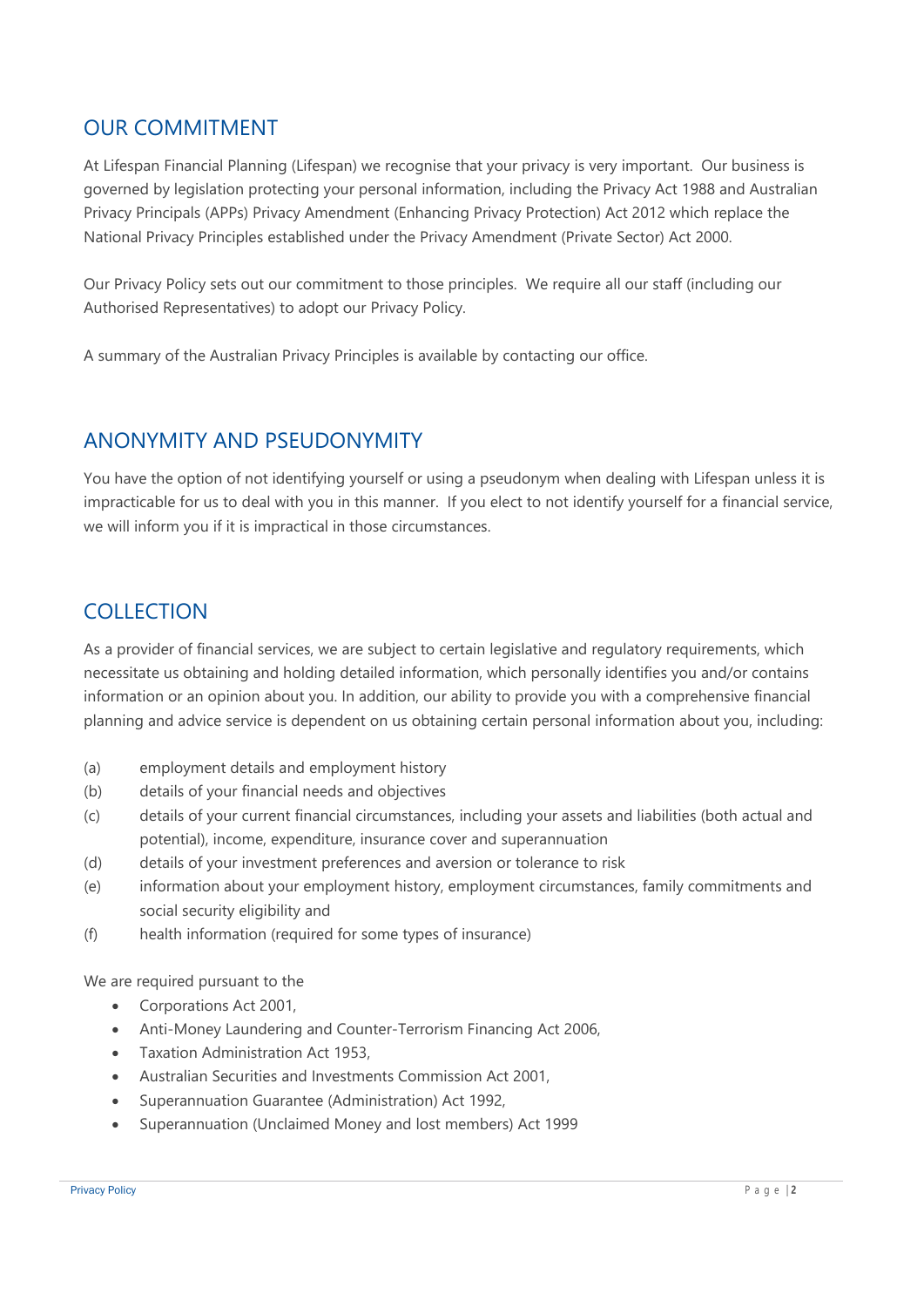as those acts are amended and any associated regulations and Rules of Professional Conduct of the Financial Planning Association of Australia (FPA) to collect sufficient information to ensure appropriate advice can be given in respect of recommendations made to our clients.

Failure to provide the personal information referred to above may expose you to higher risks in respect of the recommendations made to you and may affect the adequacy or appropriateness of advice we give to you.

Generally, collection of your personal information will be effected in either face to face interviews, over the telephone or by way of an online client engagement form. Additional and/or updated personal information may be collected through one or more of those methods as required.

Information may be received from 3<sup>rd</sup> parties such as accountants, solicitors or referring entities. This information will usually be information that we determined could have been collected from you directly. However, should we determine otherwise and the information is not contained in a Commonwealth record, we will as soon as practicably possible either destroy or de-identify it as long as it is lawful to do so.

## USE AND DISCLOSURE

We will only collect, maintain and use Personal Information about you if it is necessary for us to adequately provide to you the services you have requested including:

- the preparation of your financial plan
- the provision of financial planning advice to you
- making securities and investment recommendations
- reviewing your financial plan
- reviewing securities and investment recommendations
- risk management

We will not use or disclose Personal Information collected by us for any purpose other than:

- the purposes for which it was provided or secondary related purposes in circumstances where you would reasonably expect such use or disclosure; or
- where you have consented to such disclosure; or
- where the Australian Privacy Principles authorise use or disclosure where required or authorised under law, in circumstances relating to public health and safety and in connection with certain operations by or on behalf of an enforcement body.

We are required under the Rules of Professional Conduct of the FPA to make certain information available for inspection by the Association on request to ensure ongoing compliance with mandatory professional standards. This may involve the disclosure of your personal information. We are also obliged pursuant to the Corporations Act to maintain certain transaction records and make those records available for inspection by the Australian Securities and Investments Commission (ASIC).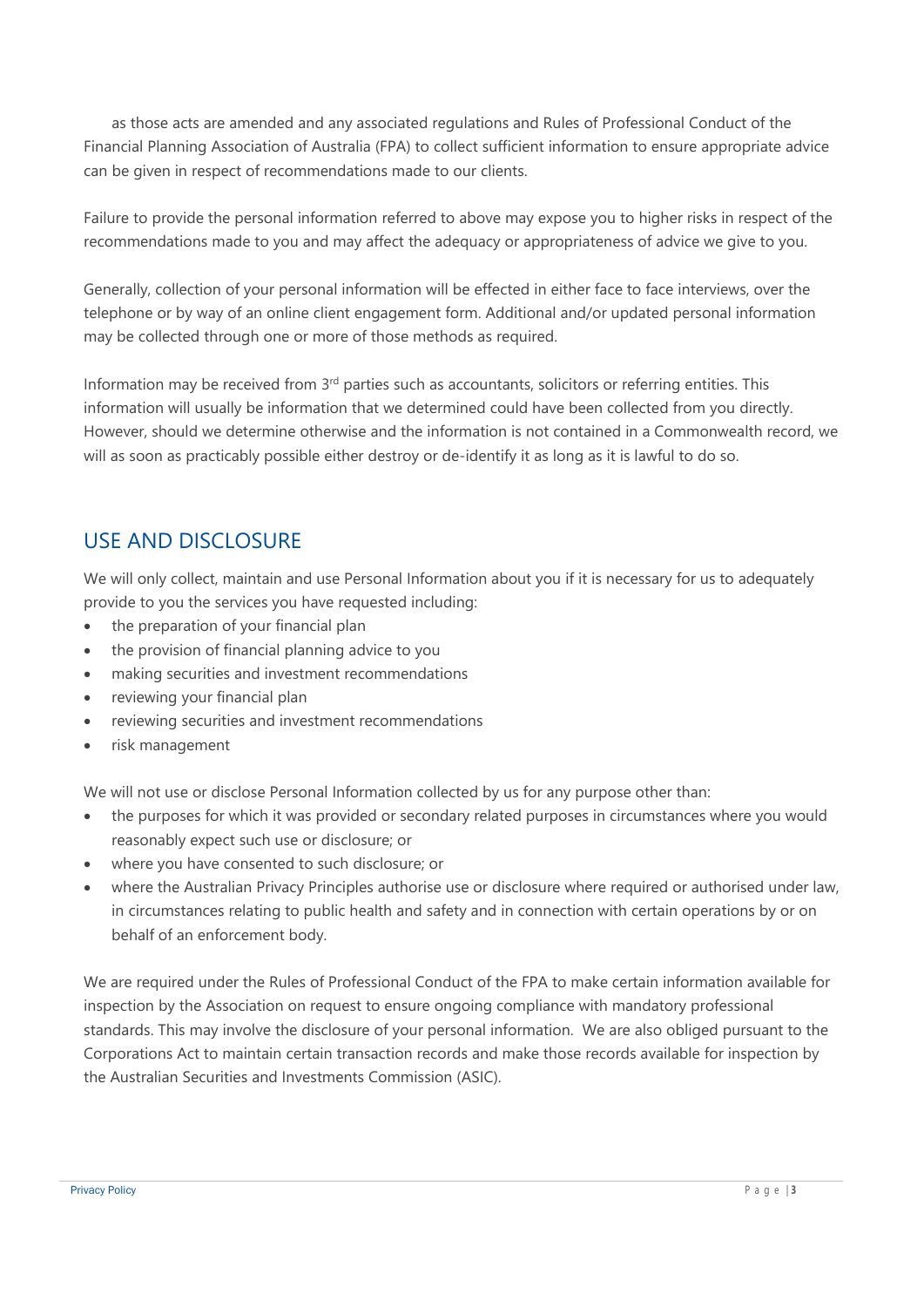We may use the personal information collected from you for the purpose of providing you with direct marketing material such as articles that may be of interest to you, however you may, by contacting us by any of the methods detailed below, request not to receive such information and we will give effect to that request. Please allow 2 weeks for your request to be actioned.

We may disclose your personal information to another financial planner during periods when this office is unmanned or closed so that you can be assured of receiving a continued service.

We may disclose your Personal Information to superannuation fund trustees, insurance providers, and product issuers for the purpose of giving effect to your financial plan and the recommendations made by us.

In order to ensure that you receive a personal and tailored service, your Personal Information may be transferred to one of our agents or authorised representatives who will be your primary point of contact with the organisation. It is a condition of our agreement with each of our representatives that they adopt and adhere to this privacy policy. You can be assured that your information will be maintained by any agent or representative in accordance with this policy. If you have any concerns in this regard, you should contact us by any of the methods detailed below.

Personal information may be disclosed to overseas recipients. In most cases the information will be disclosed in the course of our monitoring and supervision activities, these activities are requirements under Corporations Act 2001 but in some cases the disclosure may be for advice preparation and or administrative purposes and the recipient is most likely to be located in Poland and or The Philippines. In the case that we were to disclose your personal information to other overseas recipients located in another countries, you will be made aware of the countries in which recipients are likely to be located if it is practicable to do so.

We may store your information in a cloud or other types of networked or electronic storage. As electronic or networked storage can be accessed from various countries via an internet connection, it's not always practicable to know in which country your information may be held.

If we do disclose your personal information to an overseas organisation we will take reasonable steps to ensure that the overseas organisation complies with the APPs or the equivalent legislation in its jurisdiction.

In the event that we propose to sell our business we may disclose your personal information to potential purchasers for the purpose of them conducting due diligence investigations. Any such disclosure will be made in confidence and it will be a condition of that disclosure that no personal information will be mishandled or disclosed by them. In the event that a sale of our business is to take place and depending on the transaction type, the consent of the individuals concerned before the sale is made may be sort, all clients will be advised of the transfer of their personal information to the purchaser of the business.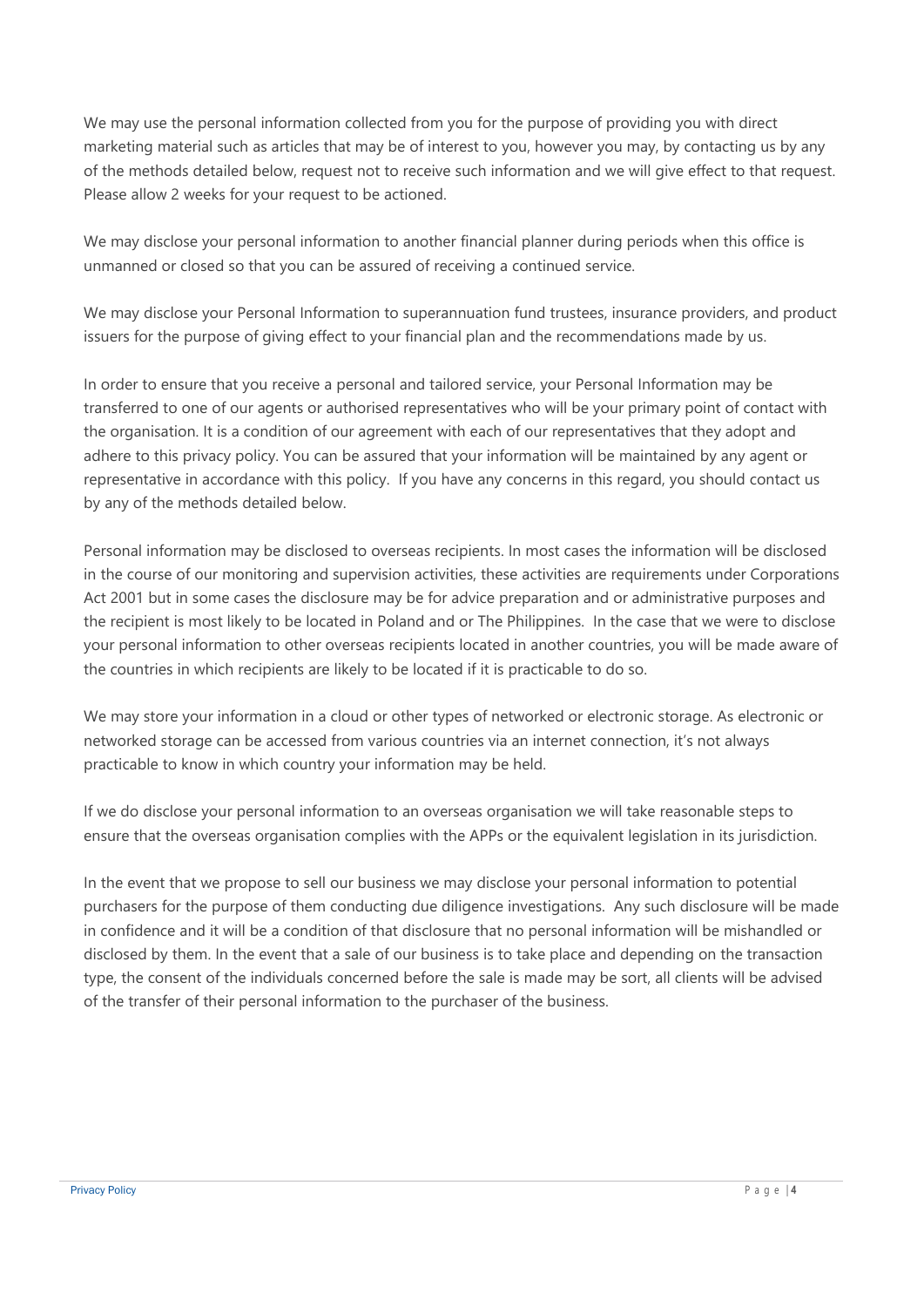## DOCUMENT SECURITY AND STORAGE

Your personal information is maintained securely and is generally held in your client file. Information may also be held in a computer database. We will seek to ensure that the personal information collected and held by us is protected from misuse, loss, unauthorised access, modification or disclosure.

## ACCESS AND CORRECTION

You may at any time, request access to your personal information by contacting your adviser (our Authorised Representative) or Privacy Officer. We will (subject to the following exceptions) provide you with access to that information either by providing you with copies of the information requested, allowing you to inspect the information requested or providing you with an accurate summary of the information held. We will, prior to providing access in accordance with this policy, require you to provide evidence of your identity.

We will not provide you with access to your personal information if:

- (a) providing access would pose a serious threat to the life or health of a person
- (b) providing access would have an unreasonable impact on the privacy of others
- (c) the request for access is frivolous or vexatious
- (d) the information related to existing or anticipated legal proceedings between us and would not be discoverable in those proceedings
- (e) providing access would reveal our intentions in relation to negotiations with you in such a way as to prejudice those negotiations
- (f) providing access would be unlawful
- (g) denying access is required or authorised by or under law
- (h) providing access would be likely to prejudice certain operations by or on behalf of an enforcement body or an enforcement body requests that access not be provided on the grounds of national security

In the event we refuse access to your personal information, we will provide you with an explanation for that refusal.

We will endeavour to ensure that, at all times, the personal information about you which we hold is up to date and accurate. In the event that you become aware, or believe, that any Personal Information which we hold about you is inaccurate, incomplete or outdated, you may contact us by any of the methods detailed below and provide to us evidence of the inaccuracy or incompleteness and we will, if we agree that the information requires correcting, take all reasonable steps to amend the information.

We will endeavour to respond to any request for document access within 14-30 days depending on the complexity of the information and/or the request. If your request is urgent please indicate this clearly.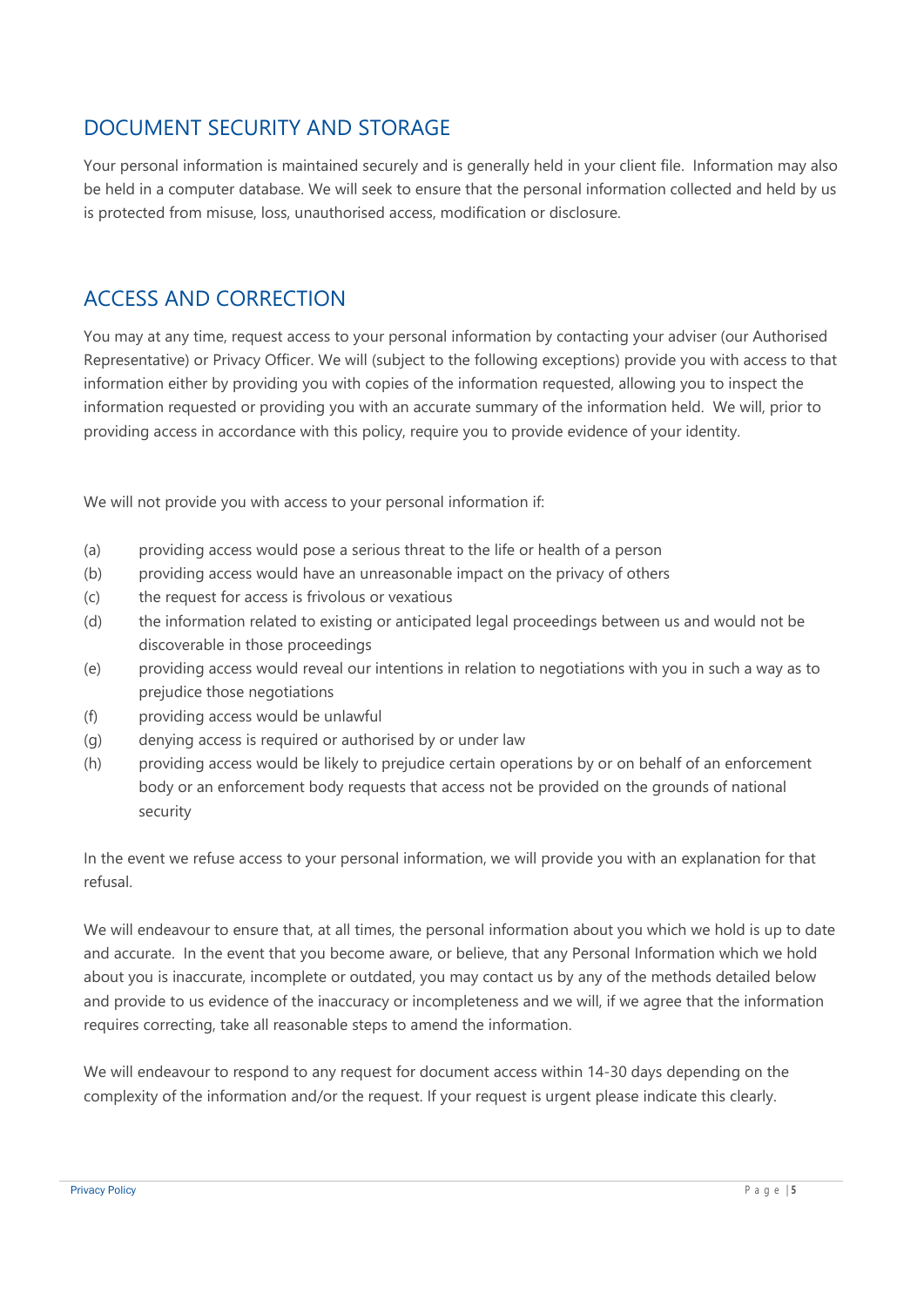#### IDENTIFIERS

Generally, we will not adopt or use an identifier (eg, TFNs, Medicare numbers, etc) that has been assigned by a government agency and may be provided by you to group, sort or identify people. We will only disclose the information to another entity where you authorise that disclosure or where we are required to do so by law (e.g. Tax File Numbers to product issuers or trustees of superannuation fund).

## INFORMATION COLLECTED ONLINE

Lifespan's web site may contain links to other web sites whose operator may or may not adhere to a privacy policy or be governed by the Australian Privacy Principles.

While it is not necessary to register your personal details to use our Web site, we do offer a registration service which will enable you to receive product and service updates, newsletters and other information. In the event you do register with us, we will collect personal information from you including your name and e-mail address.

If you have registered with us and you wish to update your registration details or decide, at any time, that you do not wish to receive any further information from us, you can give effect to this by following the instruction on the website or by contacting us directly.

Our Web site may use cookies which allows us to identify your browser while you are using our site. Cookies do not identify you, they simply allow us to track usage patterns so that we can measure the level of interest in various areas of our site. All browsers allow you to be notified when you receive a cookie and elect to either accept it or not. Your Internet service provider should be able to assist you to set your preferences.

#### PRIVACY COMPLAINTS

This Privacy Policy and the legislation which governs it has been established to promote and protect your privacy rights. If you believe your personal information has been mishandled or there has been a breach of privacy, you may lodge a complaint directly with our Privacy Officer by contacting us on the details below. Your complaint will be thoroughly investigated and responded to within 5 working days. We endeavour to satisfactorily resolve all complaints and encourage our clients to resolve complaints directly with our organisation, however, if you are unhappy with our response, you are entitled to escalate your complaint to the Office of the Australian Information Commissioner.